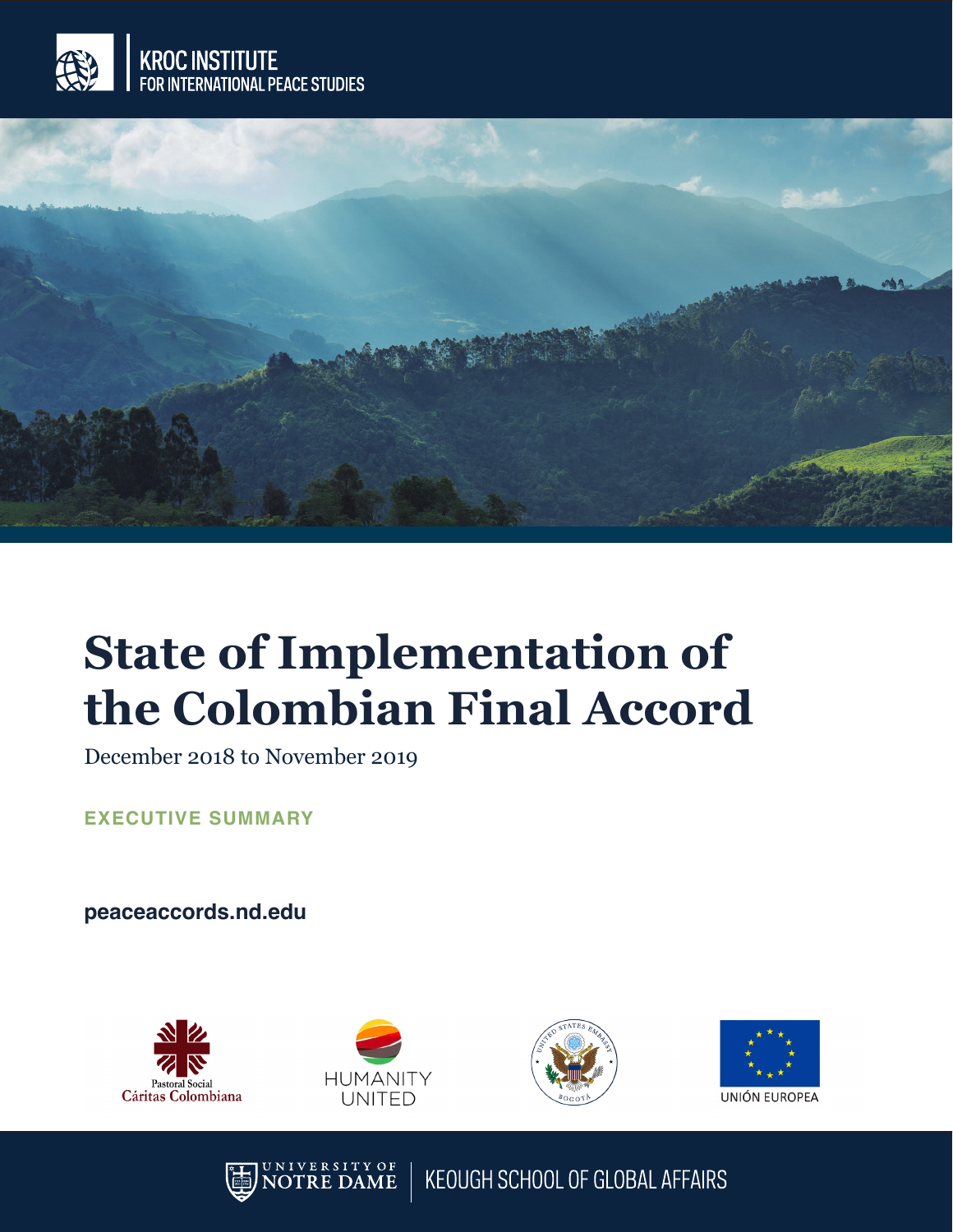Three years after the signing of the final peace accord between the Government and the Revolutionary Armed Forces of Colombia – People's Army (FARC-EP or FARC, in Spanish), the implementation process has come to a crucial point of transformation. The armed conflict with the former guerrilla group has ended, and the new institutional framework to execute the measures of the Agreement has been established. The process is entering a new territorial phase in which it is necessary to expand upon on previous achievements and transform the areas most affected by violence, a great challenge for building a stable and lasting peace. Priorities include reducing socioeconomic gaps between rural and urban areas, ensuring the long-term reincorporation of ex-combatants, guaranteeing the rights of victims, and advancing crosscutting measures regarding ethnicity and gender.

In the first two years, implementation focused on short-term commitments, such as the definitive cease-fire, the laying down of arms, the creation of the institutional architecture for peace, and the design of plans and programs contemplated in the agreement. Between December 2018 and November 2019, implementation progressed a total of 6%. To understand this result, it is important to examine the contents and timing of the stipulations. With many short-term stipulations already completed, implementation shifted in 2019 towards the medium- and longterm commitments, especially those focused on the territories most affected by the armed conflict. This new phase requires greater interinstitutional coordination and intense deployment at the local level. Therefore, more time is needed to finalize their implementation.

To better understand the timing of the stipulations that the Kroc Institute monitors, the Framework Plan for Implementation (PMI, in Spanish) provides for their categorization into short- (2017–2019), medium- (2020–2022), and long-term commitments (2023–2031), according to their start and end dates. The analysis of the PMI shows that progress was made during the third year of implementation, including on indicators whose completion is scheduled for the medium and long terms.

The PMI analysis identifies the commitments that were finalized during the first period (2017– 2019), as well as others that are incomplete and that are necessary to promote implementation in the future. For the second period (2020–2022), the analysis also finds that half of the commitments are likely to be completed on time. Completion of the remaining commitments in their corresponding timeframes will require accelerating the current pace of implementation. For the third period (2023–2031), an important number of long-term initiatives will need to begin implementation in the next two years.

The report presents a quantitative analysis that shows that at the end of the third year of implementation, according to the methodology used by the Barometer Initiative, 25% of stipulations have been fully implemented. Another 15% of stipulations are at an intermediate level of progress, meaning that they are on their way to being fully implemented in their corresponding timelines. A further 34% of commitments are at a minimal state of implementation, having started but made marginal progress. The remaining 26% of commitments have yet to be initiated.

The report presents qualitative analyses focused on the cross-cutting approaches and each of the six points of the agreement, all with a territorial lens. One of the promises of the final peace accord is to transform the conditions that generated and fueled the armed conflict, including the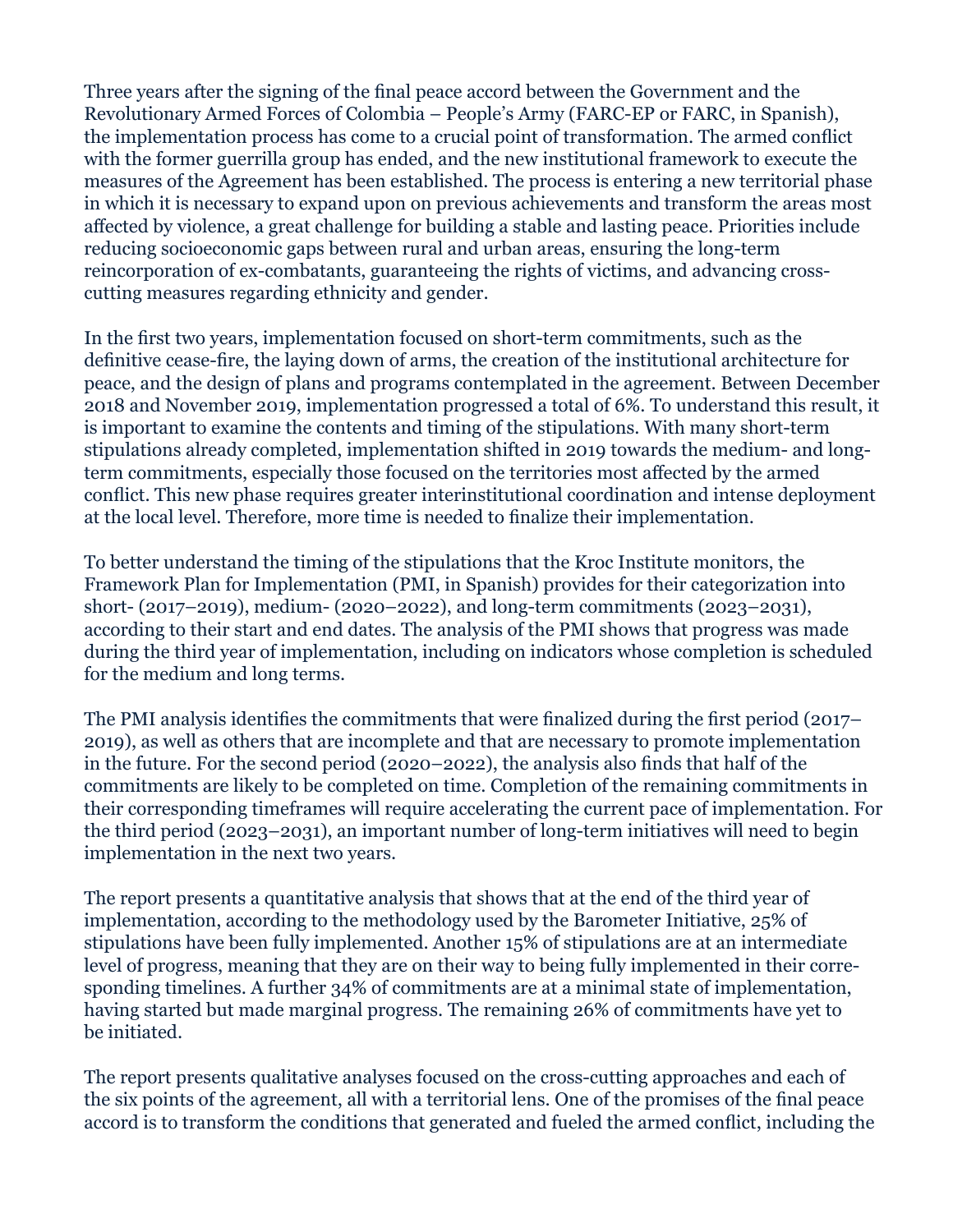notion that the State lacks legitimacy. The active and effective participation in the implementation of the agreement by civil society and communities affected by violence is central to increasing public confidence in the process and strengthening the legitimacy of the State.

Fulfilling the whole of the accord, including the cross-cutting approaches, is necessary in order to guarantee quality implementation and to build sustainable peace. The analysis shows that, nonetheless, there is a gap between the implementation of the stipulations related to ethnic and gender approaches and that of the final agreement in general. The low level of progress is explained partly by a lack of incorporation of these approaches into norms, plans, and programs. Specifically, the stipulations focused on gender are mostly medium and long term. This highlights the importance of accelerating implementation to advance structural reforms for peace, as the Kroc Institute highlighted in the second gender report at the end of 2019<sup>1</sup>.

## **Point by Point**

Regarding point 1 of the agreement - "Towards a New Colombian Countryside: Comprehensive Rural Reform" – there was progress in the Development Programs with a Territorial Focus (PDET, in Spanish) and the cadaster, both included directly in the National Development Plan. In the PDET process, the Government finalized 16 Action Plans for Regional Transformation (PATR)—including a one with an ethnic approach, in the department of Chocó—and created the roadmap for their implementation. The main challenge for the future is the participatory and inclusive implementation of the initiatives to continue building trust between the State and communities. Regarding the cadaster, the Presidential Office for Stabilization and Consolidation obtained a loan from the World Bank and the Inter-American Development Bank to start this process. This will significantly strengthen the State's financial and political capacity at the local level by increasing tax collection and promoting better planning processes. The rest of point 1, especially the stipulations related to the National Plans to improve service provision in the countryside, made little progress in the last year.

The implementation of point 2, "Political Participation", represents a historic opportunity to build a more inclusive democracy in Colombia. The active and effective participation by civil society and those affected by the armed conflict reinforces the legitimacy of the State and strengthens peacebuilding. However, the commitments to improve the quality of Colombian democracy have made little progress. These include the laws regarding the Special Transitory Voting Districts for Peace, the rules governing political parties, and mobilization and peaceful protest. In the context of the protests in late 2019, these reforms could strengthen participatory mechanisms to channel social dialogue. The National and Territorial Councils for Peace, Reconciliation, and Coexistence promote inclusion and participation to improve the territorial implementation of the agreement. Progress on this point during the period under study was concentrated in the participation of civil society in the elaboration of the National Development Plan (PND), campaigns to promote participation in the 2019 local elections, and access to community media for social organizations, women and ethnic communities.

There were clear advances in point 3 - "End of the Conflict" - especially regarding the socioeconomic reincorporation of FARC ex-combatants, although challenges in the sustainability of this

<sup>&</sup>lt;sup>1</sup> Barometer Initiative, Peace Accords Matrix, Kroc Institute for International Peace Studies, UN Women, FDIM, Sweden, "Gender Equality for Sustainable Peace: Second Report on the Monitoring of the Gender Perspective in the Implementation of the Colombian Peace Agreement" (Report 2, University of Notre Dame, United States and Bogotá, Colombia), https://kroc.nd.edu/assets/345128/120519\_informe\_genero\_digital.pdf.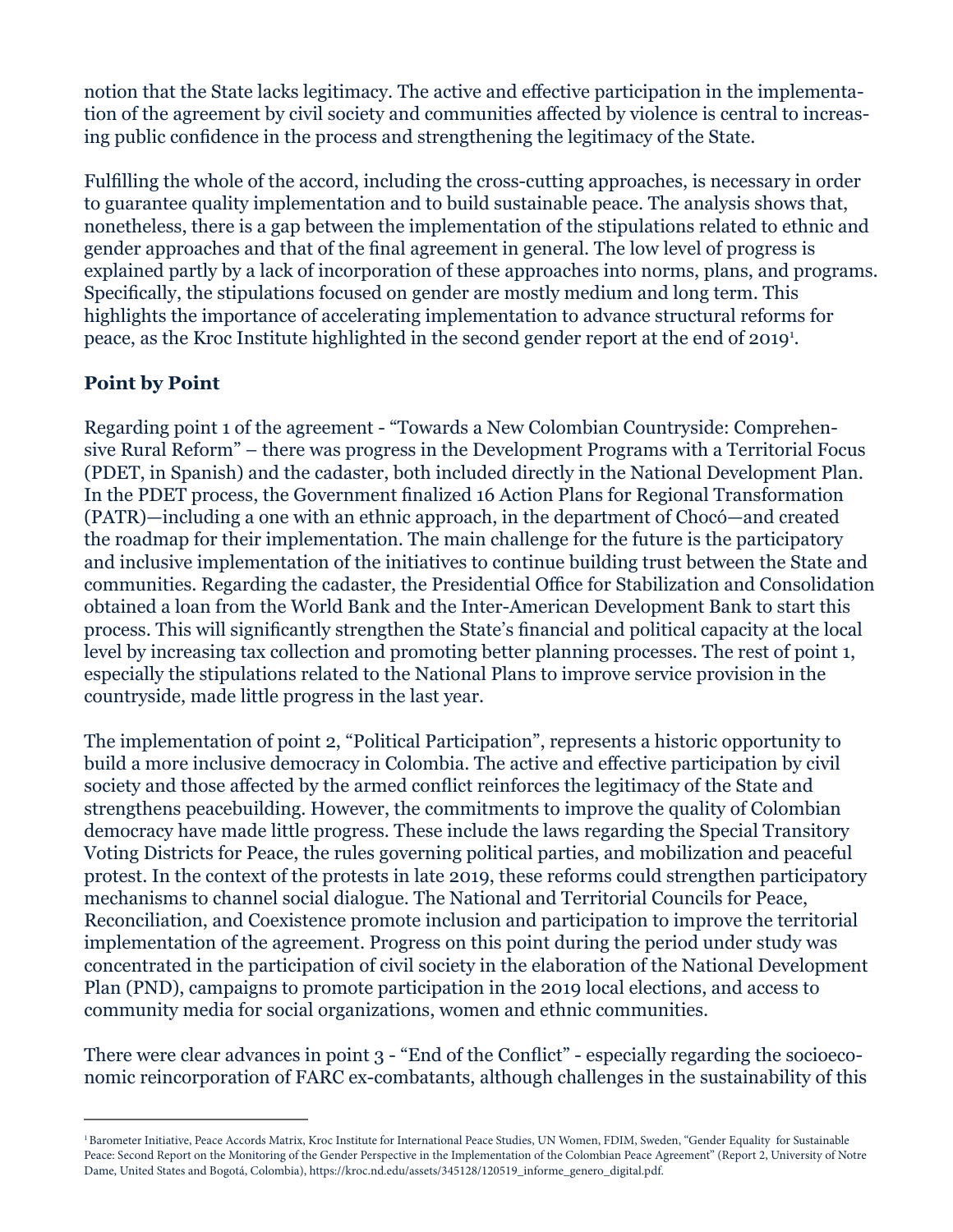process remain. The reincorporation process began its transition towards a long-term focus, as part of the short-term support, such as the monthly basic income, ended in December 2019. The government and the Revolutionary Alternative Force of the Common People (Revolutionary Alternative Force, hereafter) approved a significant number of livelihood projects at the National Reincorporation Council (CNR). At the end of 2019, these projects covered 3,159 former FARC members, or about 24% of all accredited ex-combatants. This process advanced thanks to the commitment of ex-combatants, the government, and the international community. Progress was also made in finding a permanent solution for some of the reincorporation spaces whose lease contracts expired in August 2019. This issue underlies the importance of accessibility to land for the sustainability of livelihood projects.

Unfortunately, 2019 was the deadliest year for FARC ex-combatants with 77 murders, which is almost 23 times higher than the national murder rate in Colombia². The killings of male and female community leaders and ex-combatants has had devastating effects on the implementation of the final accord and the perceptions of its progress. The Special Investigation Unit (UEI, In Spanish) in the Office of the Attorney General and the Elite Corps of the National Police have made progress in clarifying these killings. Nonetheless, the implementation of security and protection mechanisms created in points 2 and 3 was fragmented. These include the Comprehensive Security System for Exercise of Politics (SISEP, in Spanish) and the Intersectoral Commission for the Rapid Response to Early Alerts (CIPRAT, in Spanish). Finally, the lack of active and effective participation of civil society in the National Commission for Security Guarantees (CNGS, in Spanish) undermined the public's confidence in it. Bolstering the operation of the High-Level Forum of the SISEP, created to articulate this system, would strengthen protection policies by improving dialogue between key actors.

Point 4 - "Solution to Illicit Drugs Problem" - was a source of controversy during the third year of implementation. The National Comprehensive Program for the Substitution of Illicit Crops (PNIS, in Spanish) experienced delays during the first half of the study period. Although after April 2019 some progress was made in terms of food-security projects, for example, they were not enough to rebuild the confidence lost because of the delays. However, there are spaces for dialogue in the Program—such as the Territorial Advisory Councils (CAT, in Spanish)—that can be used to find solutions and give it legitimacy. Unfortunately, the killings of participants and both male and female leaders of the Program continued, generating great fear in their communities. Point 4 also proposes general reforms to the anti-drug policy with the participation of civil society, which was limited in the last year. There is an opportunity to include its participation when planning meetings at the regional level that have not yet been held.

The "Agreement regarding the Victims of the Conflict", or Point 5, registered the greatest progress during the period under study. This is mainly due to the fact that the entities of the Comprehensive System for Truth, Justice, Reparations, and Non-Repetition (SIVJRNR, in Spanish) are now operating. The support of the international community was essential to their operation. They also advanced its territorial deployment and led broad participation processes for victims, especially women, and the LGBT and ethnic communities. This has

<sup>&</sup>lt;sup>2</sup> To arrive at this figure, first, the homicide rate for ex-combatants was calculated, 77 cases among 13,202 people, which equates to 583 deaths per 100,000 inhabitants. The national homicide rate in Colombia for 2019 was 25.7 deaths per 100,000 inhabitants. This means that the homicide rates for ex-combatants is 22.7 times higher than the national average. Ministry of National Defense, "Achievements of defense and security policy: March 2020," https://www.mindefensa.gov.co/irj/go/km/docs/Mindefensa/Documentos/descargas/estudios\_sectoriales/info\_estadistica/Logros\_Sector\_Defensa.pdf, 8.